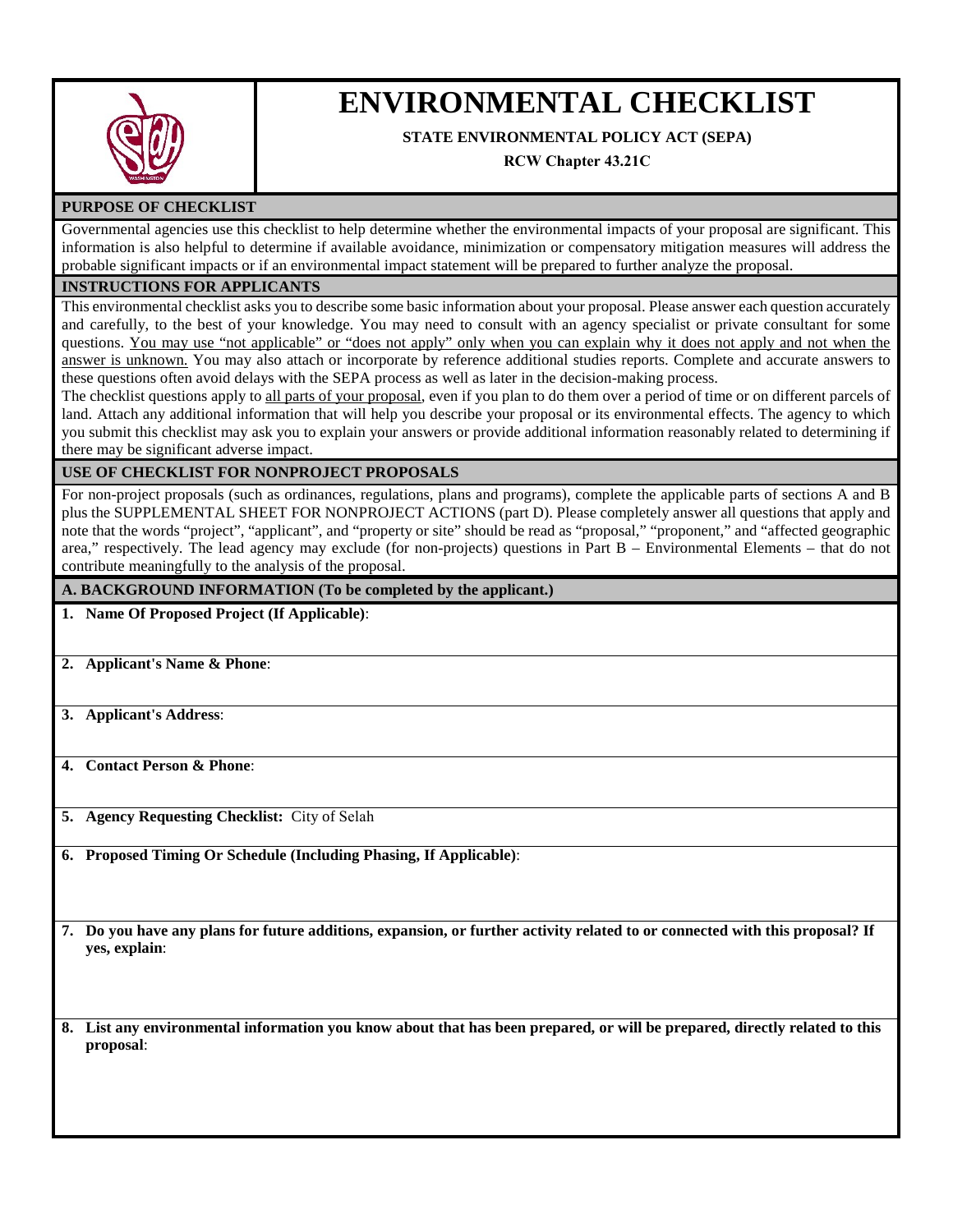| A. BACKGROUND INFORMATION (To be completed by the applicant.)                                                                                                                                                                                                                                                                                                                                                                                                                                                                                                                                                            |
|--------------------------------------------------------------------------------------------------------------------------------------------------------------------------------------------------------------------------------------------------------------------------------------------------------------------------------------------------------------------------------------------------------------------------------------------------------------------------------------------------------------------------------------------------------------------------------------------------------------------------|
| 9. Do you know whether applications are pending for governmental approvals of other proposals directly affecting the<br>property covered by your proposal? If yes, explain:<br>10. List any government approvals or permits that will be needed for your proposal, if known:                                                                                                                                                                                                                                                                                                                                             |
|                                                                                                                                                                                                                                                                                                                                                                                                                                                                                                                                                                                                                          |
| 11. Give a brief, but complete description of your proposal, including the proposed uses and the size of the project and site.<br>There are several questions later in this checklist that ask you to describe certain aspects of your proposal. You do not<br>need to repeat those answers on this page. (Lead agencies may modify this form to include additional specific<br>information on project description.):                                                                                                                                                                                                    |
| 12. Location of the proposal. Give sufficient information for a person to understand the precise location of your proposed<br>project, including a street address, if any, and section, township, and range, if known. If a proposal would occur over a<br>range of area, provide the range or boundaries of the site(s). Provide a legal description, site plan, vicinity map, and<br>topographic map, if reasonably available. While you should submit any plans required by the agency, you are not<br>required to duplicate maps or detailed plans submitted with any permit applications related to this checklist: |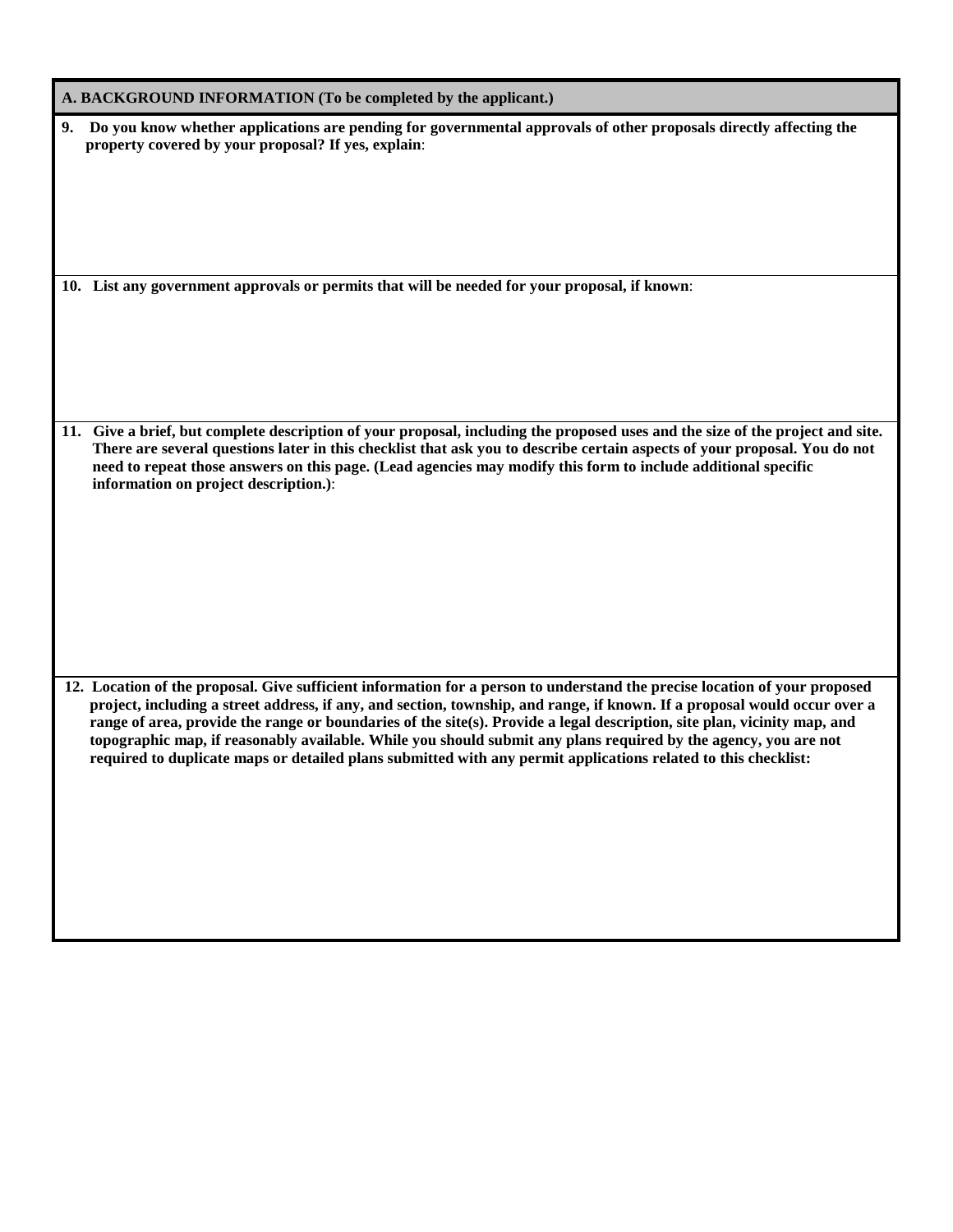| B. ENVIRONMENTAL ELEMENTS (To be completed by the applicant)                                                                                                                                                                                                                                                      |
|-------------------------------------------------------------------------------------------------------------------------------------------------------------------------------------------------------------------------------------------------------------------------------------------------------------------|
| <b>EARTH</b>                                                                                                                                                                                                                                                                                                      |
| 1. General description of the site ( $\checkmark$ one):                                                                                                                                                                                                                                                           |
| flat $\Box$ rolling $\Box$ hilly $\Box$ steep slopes $\Box$ mountainous $\Box$ other:                                                                                                                                                                                                                             |
| 2. What is the steepest slope on the site (approximate percent slope)?                                                                                                                                                                                                                                            |
|                                                                                                                                                                                                                                                                                                                   |
| 3. What general types of soils are found on the site (for example, clay, sand, gravel, peat, muck)? If you know the classification<br>of agricultural soils, specify them and note any agricultural land of long-term commercial significance and whether the<br>proposal results in removing any of these soils. |
|                                                                                                                                                                                                                                                                                                                   |
| 4. Are there surface indications or history of unstable soils in the immediate vicinity? If so, describe.                                                                                                                                                                                                         |
| 5. Describe the purpose, type, total area, and approximate quantities and total affected area of any filling, excavation, and<br>grading proposed. Indicate source of fill.                                                                                                                                       |
| 6. Could erosion occur as a result of clearing, construction, or use? If so, generally describe.                                                                                                                                                                                                                  |
|                                                                                                                                                                                                                                                                                                                   |
| 7. About what percent of the site will be covered with impervious surfaces after project construction (for example, asphalt or<br>buildings)?                                                                                                                                                                     |
| 8. Proposed measures to reduce or control erosion, or other impacts to the earth, if any:                                                                                                                                                                                                                         |
|                                                                                                                                                                                                                                                                                                                   |
| <b>AIR</b>                                                                                                                                                                                                                                                                                                        |
| 1. What types of emissions to the air would result from the proposal during construction, operation, and maintenance when<br>the project is completed? If any, generally describe and give approximate quantities if known.                                                                                       |
| 2. Are there any off-site sources of emissions or odor that may affect your proposal? If so, generally describe.                                                                                                                                                                                                  |
|                                                                                                                                                                                                                                                                                                                   |
| 3. Proposed measures to reduce or control emissions or other impacts to air, if any:                                                                                                                                                                                                                              |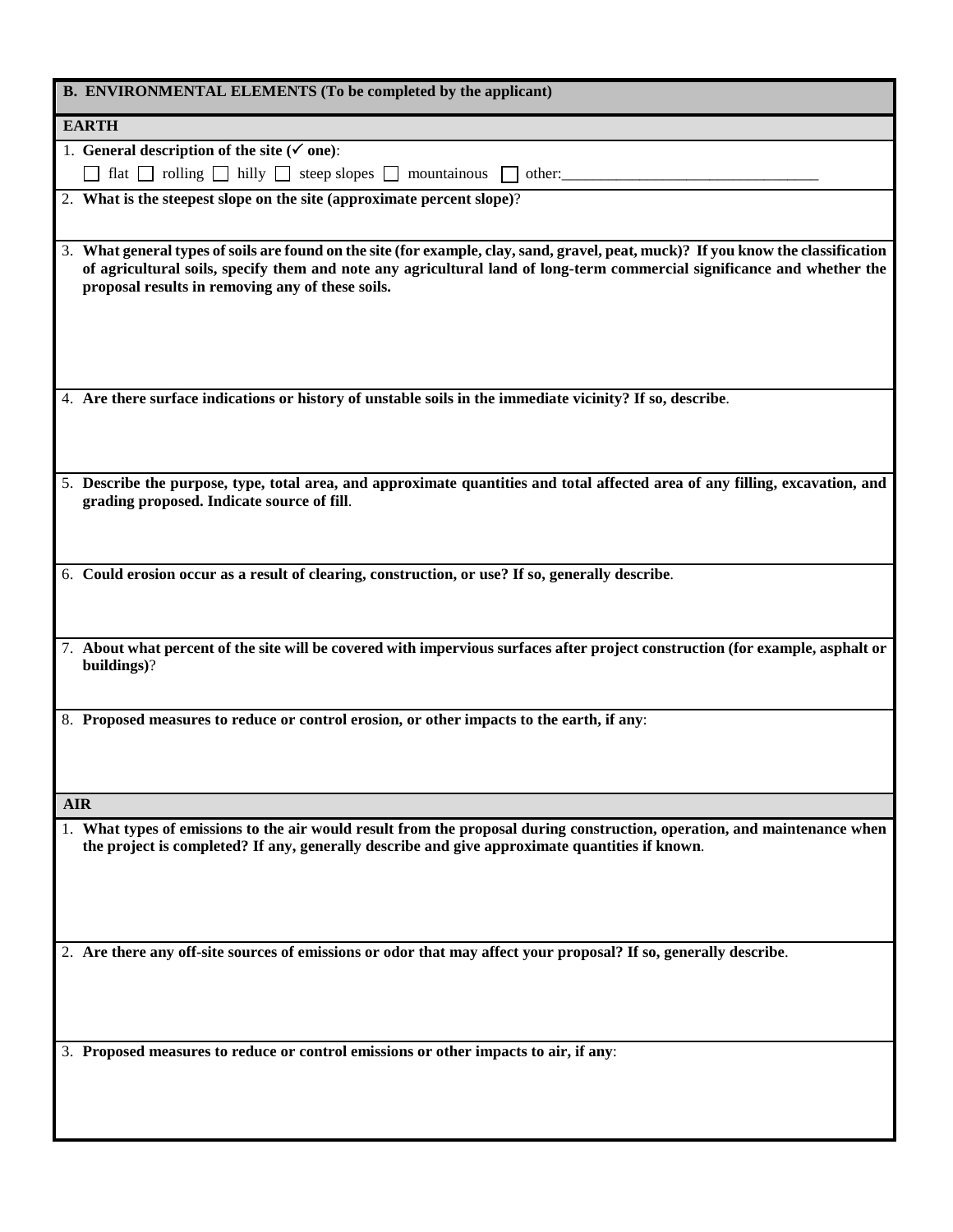|  | B. ENVIRONMENTAL ELEMENTS (To be completed by the applicant) |  |  |  |
|--|--------------------------------------------------------------|--|--|--|
|--|--------------------------------------------------------------|--|--|--|

#### **SURFACE WATER**

1. **Is there any surface water body on or in the immediate vicinity of the site (including year-round and seasonal streams, saltwater, lakes, ponds, wetlands)? If yes, describe type and provide names. If appropriate, state what stream or river it flows into**.

2. **Will the project require any work over, in, or adjacent to (within 200 feet) the described waters? If yes, please describe and attach available plans**.

3. **Estimate the amount of fill and dredge material that would be placed in or removed from surface water or wetlands and indicate the area of the site that would be affected. Indicate the source of fill material**.

4. **Will the proposal require surface water withdrawals or diversions? Give general description, purpose, and approximate quantities if known**.

5. **Does the proposal lie within a 100-year floodplain? If so, note location on the site plan**.

6. **Does the proposal involve any discharges of waste materials to surface waters? If so, describe the type of waste and anticipated volume of discharge**.

#### **GROUND WATER**

1. **Will groundwater be withdrawn from a well for drinking water or other purposes? If so, give a general description of the well, proposed uses and approximate quantities withdrawn from the well. Will water be discharged to groundwater? Give general description, purpose, and approximate quantities if known.**

2. **Describe waste material that will be discharged into the ground from septic tanks or other sources, if any (for example: Domestic sewage; industrial, containing the following chemicals…; agricultural; etc.). Describe the general size of the system, the number of such systems, the number of houses to be served (if applicable), or the number of animals or humans the system(s) are expected to serve**.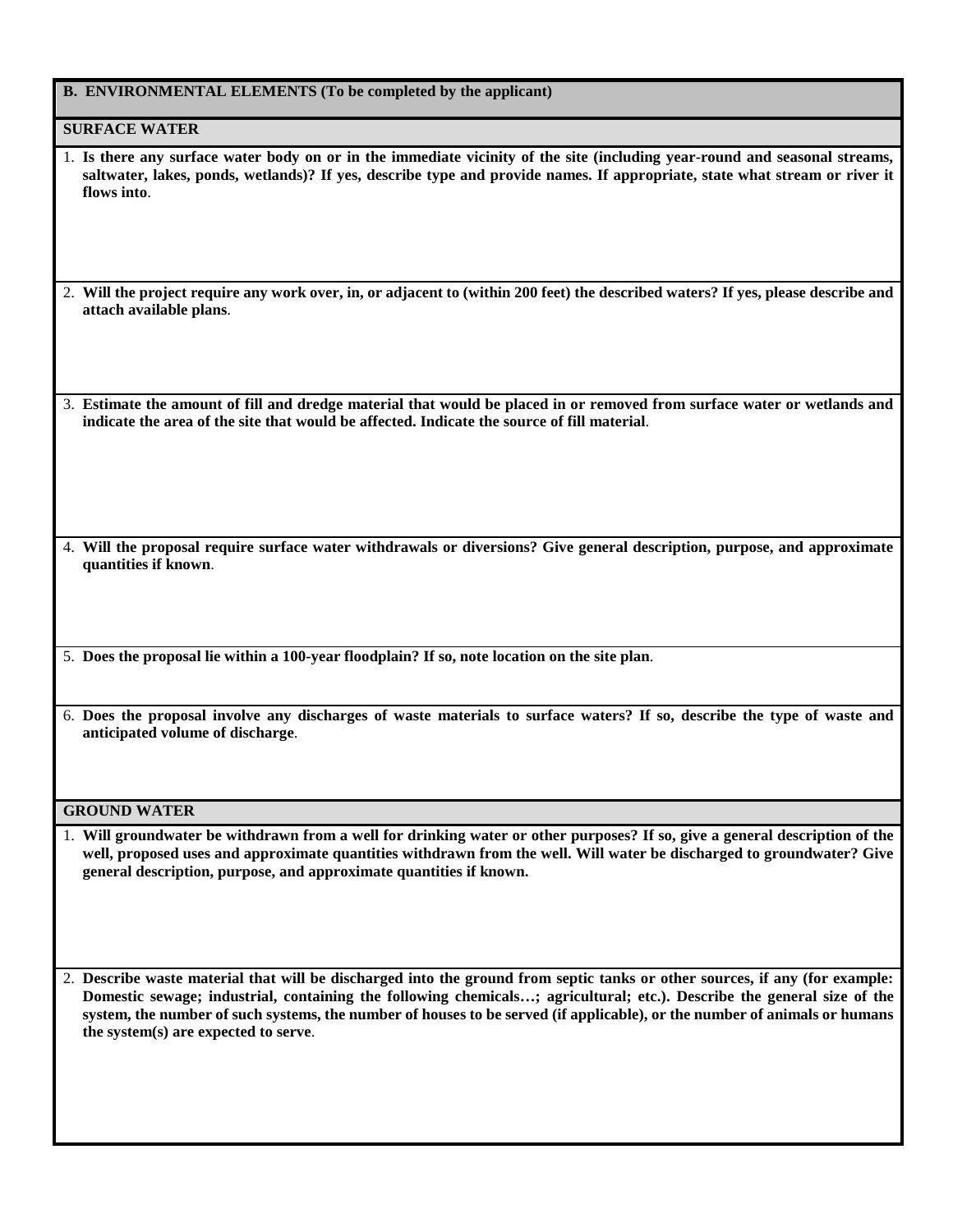|                  |                                                                                                                    | B. ENVIRONMENTAL ELEMENTS (To be completed by the applicant)                                 |                      |                                                                                                                                |
|------------------|--------------------------------------------------------------------------------------------------------------------|----------------------------------------------------------------------------------------------|----------------------|--------------------------------------------------------------------------------------------------------------------------------|
|                  | WATER RUNOFF (INCLUDING STORM WATER)                                                                               |                                                                                              |                      |                                                                                                                                |
|                  |                                                                                                                    | known). Where will this water flow? Will this water flow into other waters? If so, describe. |                      | 1. Describe the source of runoff (including storm water) and method of collection and disposal, if any (include quantities, if |
|                  |                                                                                                                    |                                                                                              |                      |                                                                                                                                |
|                  |                                                                                                                    | 2. Could waste materials enter ground or surface waters? If so, generally describe.          |                      |                                                                                                                                |
|                  |                                                                                                                    |                                                                                              |                      | 3. Does the proposal alter or otherwise affect drainage patterns in the vicinity of the site? If so, describe.                 |
|                  | 4. Proposed measures to reduce or control surface, ground, and runoff water, and drainage pattern impacts, if any: |                                                                                              |                      |                                                                                                                                |
| <b>PLANTS</b>    |                                                                                                                    |                                                                                              |                      |                                                                                                                                |
|                  | 1. Check $(\checkmark)$ types of vegetation found on the site:                                                     |                                                                                              |                      |                                                                                                                                |
| Deciduous Trees: | Evergreen Trees:                                                                                                   | Wet Soil Plants:                                                                             | <b>Water Plants:</b> | Other:                                                                                                                         |
| $\Box$ Alder     | $\Box$ Fir                                                                                                         | $\Box$ Cattail                                                                               | $\Box$ Milfoil       | $\Box$ Shrubs                                                                                                                  |
| $\Box$ Maple     | $\Box$ Cedar                                                                                                       | $\Box$ Buttercup                                                                             | $\Box$ Eelgrass      | $\Box$ Grass                                                                                                                   |
| $\Box$ Aspen     | $\Box$ Pine                                                                                                        | $\Box$ Bullrush                                                                              | $\Box$ Water Lily    | $\Box$ Pasture                                                                                                                 |
| $\Box$ Other     | $\Box$ Other                                                                                                       | Skunk Cabbage                                                                                | $\Box$ Other         | $\Box$ Crop Or Grain                                                                                                           |
|                  |                                                                                                                    | $\Box$ Other                                                                                 |                      | Orchards, vineyards, or other permanent crops                                                                                  |
|                  |                                                                                                                    |                                                                                              |                      | $\Box$ Other types of vegetation                                                                                               |
|                  |                                                                                                                    | 2. What kind and amount of vegetation will be removed or altered?                            |                      |                                                                                                                                |
|                  |                                                                                                                    | 3. List threatened or endangered species known to be on or near the site.                    |                      |                                                                                                                                |
|                  |                                                                                                                    |                                                                                              |                      | 4. Proposed landscaping, use of native plants, or other measures to preserve or enhance vegetation on the site, if any:        |
|                  |                                                                                                                    | 5. List all noxious weeds and invasive species known to be on or near the site.              |                      |                                                                                                                                |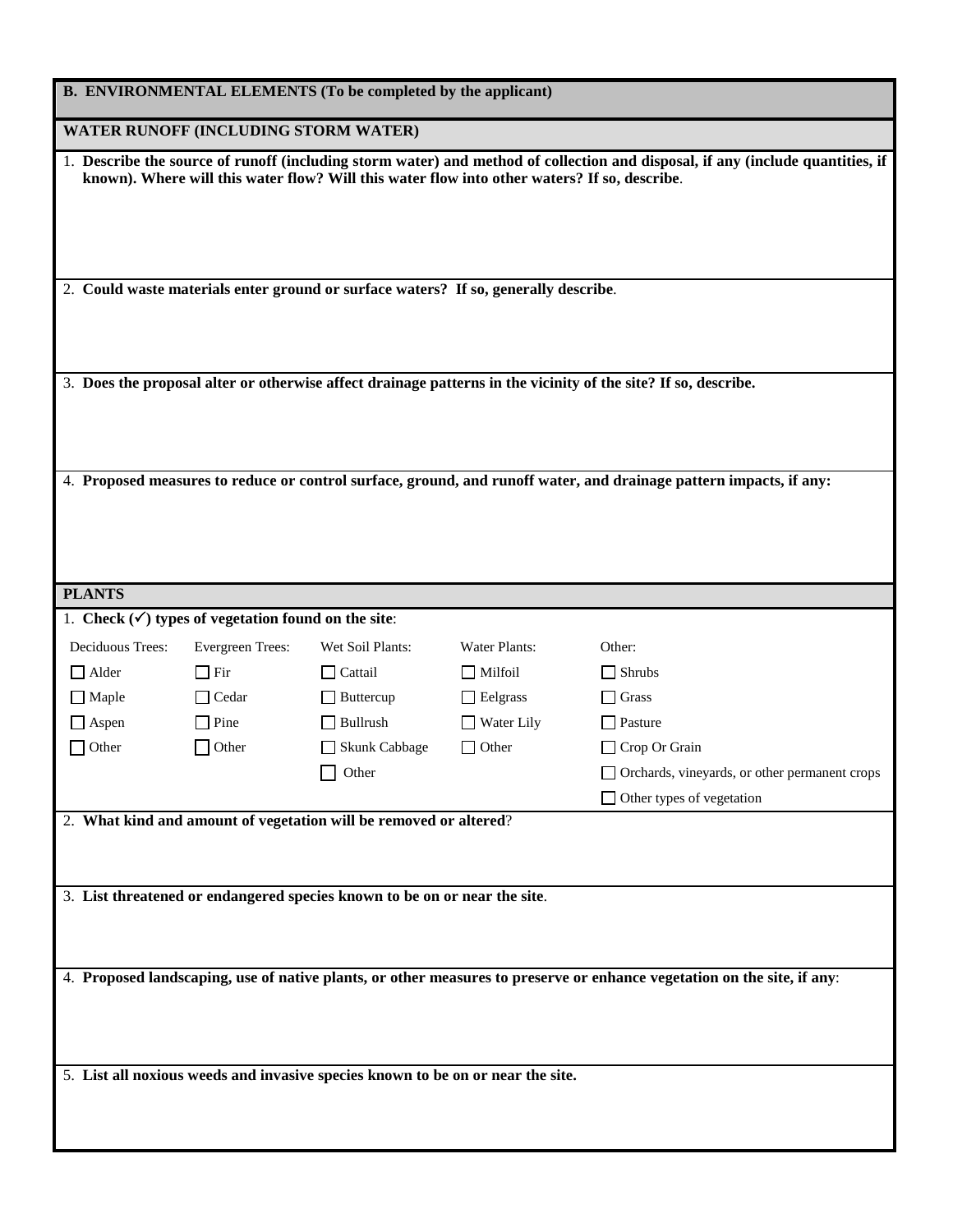|  | B. ENVIRONMENTAL ELEMENTS (To be completed by the applicant) |  |  |  |
|--|--------------------------------------------------------------|--|--|--|
|--|--------------------------------------------------------------|--|--|--|

# **ANIMALS**

| ANIMALD                                                                                                                                                                                                 |  |
|---------------------------------------------------------------------------------------------------------------------------------------------------------------------------------------------------------|--|
| 1. List any birds or other animals which have been observed on or near the site or are known to be on or near the site.<br>Examples include:                                                            |  |
| birds: hawk, heron, eagle, songbirds, other:<br>mammals: deer, bear, elk, beaver, other:                                                                                                                |  |
| fish: bass, salmon, trout, herring, shellfish, other:                                                                                                                                                   |  |
|                                                                                                                                                                                                         |  |
| 2. List any threatened or endangered species known to be on or near the site.                                                                                                                           |  |
|                                                                                                                                                                                                         |  |
| 3. Is the site part of a migration route? If so, explain.                                                                                                                                               |  |
|                                                                                                                                                                                                         |  |
| 4. Proposed measures to preserve or enhance wildlife, if any:                                                                                                                                           |  |
|                                                                                                                                                                                                         |  |
| 5. List any invasive animal species known to be on or near the site.                                                                                                                                    |  |
| <b>ENERGY AND NATURAL RESOURCES</b>                                                                                                                                                                     |  |
| 1. What kinds of energy (electric, natural gas, oil, wood stove, solar) will be used to meet the completed project's energy needs?<br>Describe whether it will be used for heating, manufacturing, etc. |  |
|                                                                                                                                                                                                         |  |
| 2. Would your project affect the potential use of solar energy by adjacent properties? If so, generally describe.                                                                                       |  |
|                                                                                                                                                                                                         |  |
|                                                                                                                                                                                                         |  |
| 3. What kinds of energy conservation features are included in the plans of this proposal? List other proposed measures to<br>reduce or control energy impacts, if any:                                  |  |
|                                                                                                                                                                                                         |  |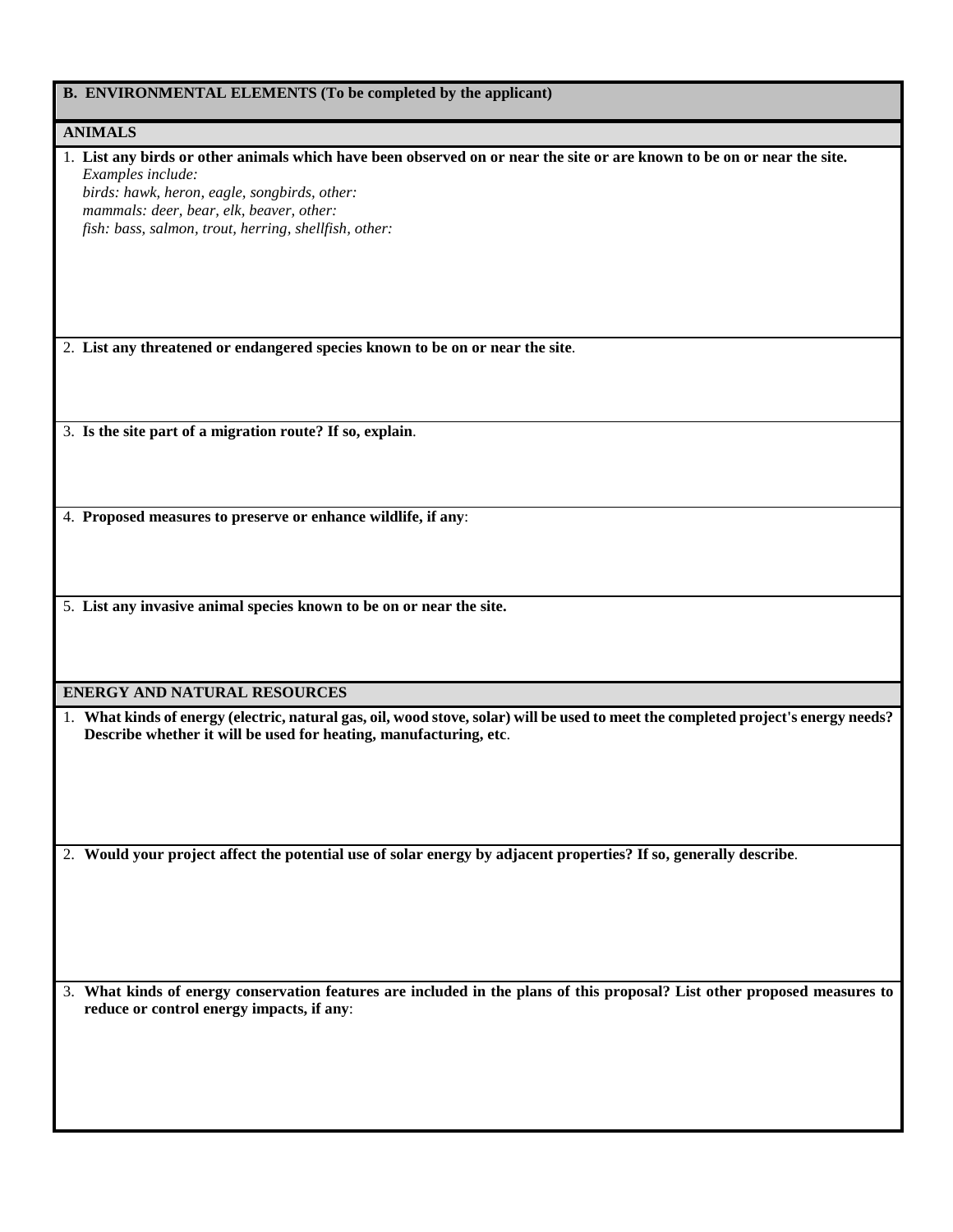| <b>B. ENVIRONMENTAL ELEMENTS (To be completed by the applicant)</b> |  |  |
|---------------------------------------------------------------------|--|--|
|                                                                     |  |  |

**ENVIRONMENTAL HEALTH**

| 1. Are there any environmental health hazards, including exposure to toxic chemicals, risk of fire and explosion, spill, or |
|-----------------------------------------------------------------------------------------------------------------------------|
| hazardous waste that could occur as a result of this proposal? If so, describe.                                             |

2. **Describe any known or possible contamination at the site from present or past uses.**

3. **Describe existing hazardous chemicals/conditions that might affect project development and design. This includes underground hazardous liquid and gas transmission pipelines located within the project area and in the vicinity.**

4. **Describe any toxic or hazardous chemicals that might be stored, used, or produced during the project's development or construction, or at any time during the operating life of the project.**

5. **Describe special emergency services that might be required.**

6. **Proposed measures to reduce or control environmental health hazards, if any:**

**NOISE**

1. **What types of noise exist in the area, which may affect your project (for example: traffic, equipment, operation, other)**?

2. **What types and levels of noise would be created by or associated with the project on a short-term or a long-term basis (for example: traffic, construction, operation, other)? Indicate what hours noise would come from the site**.

3. **Proposed measures to reduce or control noise impacts, if any**: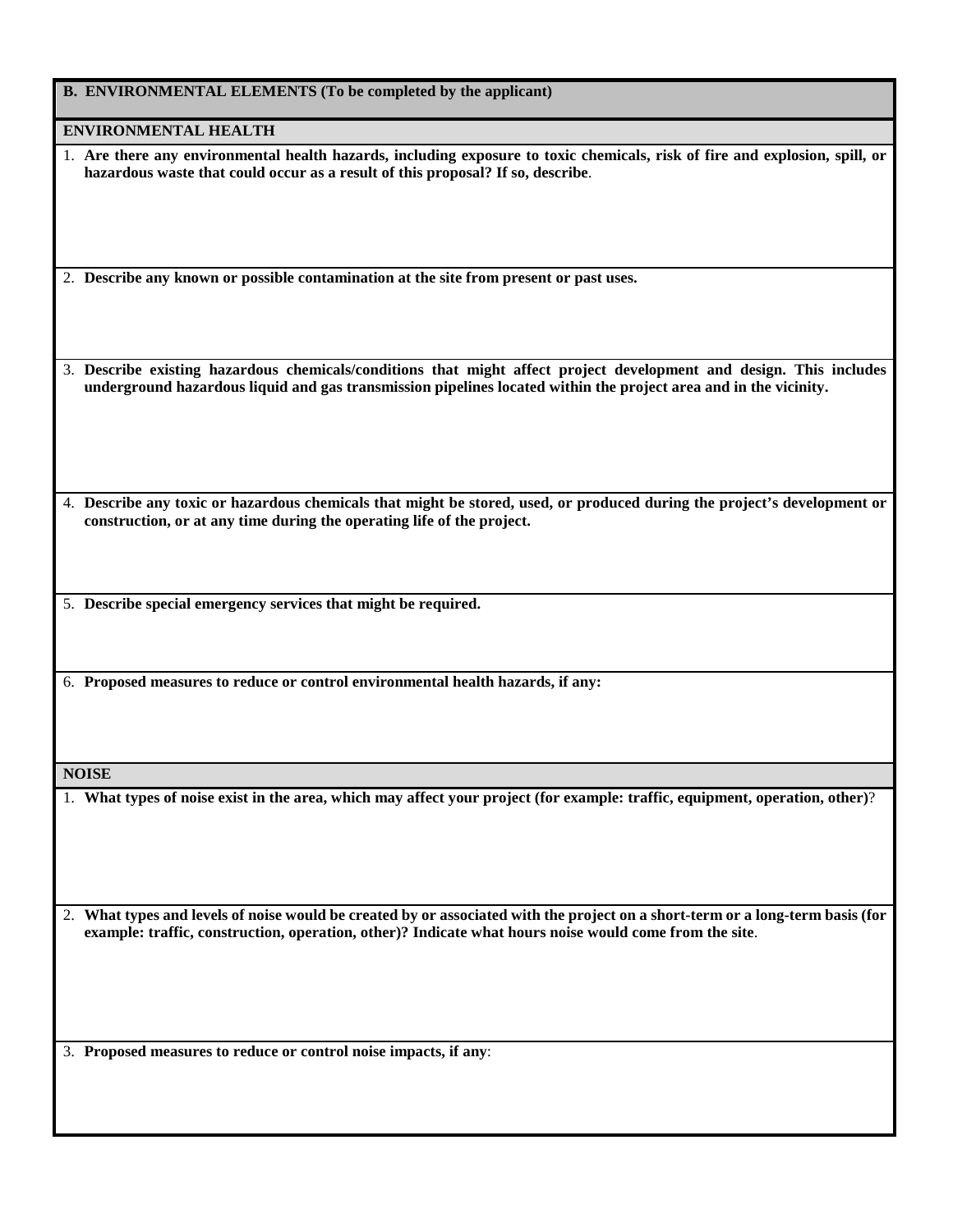| B. ENVIRONMENTAL ELEMENTS (To be completed by the applicant)                                                                                                                                                                                                                                                                                                                                             |
|----------------------------------------------------------------------------------------------------------------------------------------------------------------------------------------------------------------------------------------------------------------------------------------------------------------------------------------------------------------------------------------------------------|
| <b>LAND AND SHORELINE USE</b>                                                                                                                                                                                                                                                                                                                                                                            |
| 1. What is the current use of the site and adjacent properties? Will the proposal affect current land uses on nearby or adjacent<br>properties? If so, describe.                                                                                                                                                                                                                                         |
| 2. Has the project site been used as working farmlands or working forest lands? If so, describe. How much agricultural or<br>forest land of long-term commercial significance will be converted to other uses as a result of the proposal, if any? If resource<br>lands have not been designated, how many acres in farmland or forest land tax status will be converted to nonfarm or<br>nonforest use? |
| 3. Will the proposal affect or be affected by surrounding working farm or forest land normal business operations, such as<br>oversize equipment access, the application of pesticides, tilling, and harvesting? If so, how:                                                                                                                                                                              |
| 4. Describe any structures on the site.                                                                                                                                                                                                                                                                                                                                                                  |
| 5. Will any structures be demolished? If so, what?                                                                                                                                                                                                                                                                                                                                                       |
| 6. What is the current zoning classification of the site?                                                                                                                                                                                                                                                                                                                                                |
| 7. What is the current comprehensive plan designation of the site?                                                                                                                                                                                                                                                                                                                                       |
| 8. If applicable, what is the current shoreline master program designation of the site?                                                                                                                                                                                                                                                                                                                  |
| 9. Has any part of the site been classified as a critical area by the city or county? If so, specify.                                                                                                                                                                                                                                                                                                    |
| 10. Approximately how many people would reside or work in the completed project?                                                                                                                                                                                                                                                                                                                         |
| 11. Approximately how many people would the completed project displace?                                                                                                                                                                                                                                                                                                                                  |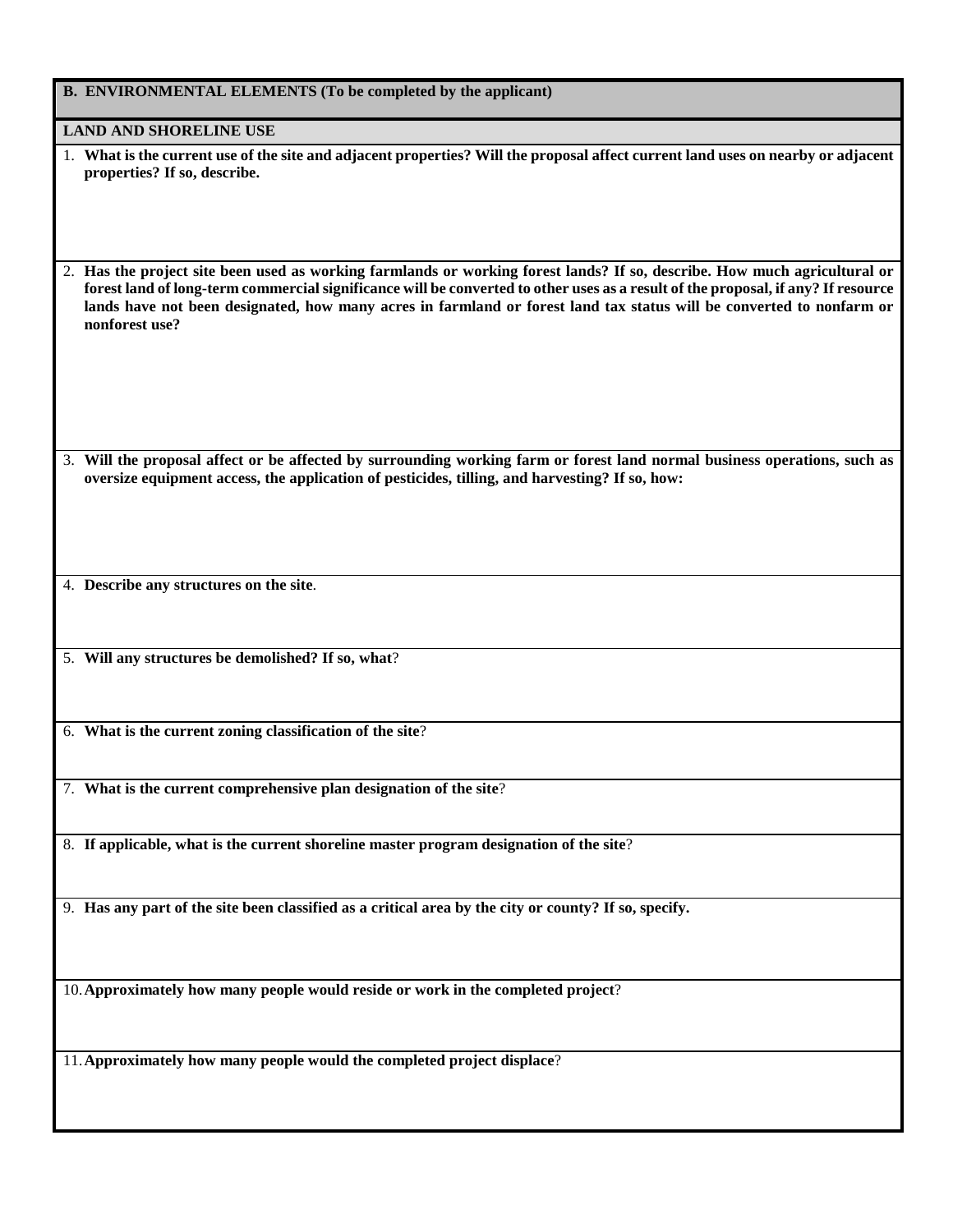| B. ENVIRONMENTAL ELEMENTS (To be completed by the applicant) |  |  |
|--------------------------------------------------------------|--|--|
|                                                              |  |  |

**LAND AND SHORELINE USE**

12. **Proposed measures to avoid or reduce displacement impacts, if any**.

13. **Proposed measures to ensure the proposal is compatible with existing and projected land uses and plans, if any**:

14. **Proposed measures to ensure the proposal is compatible with nearby agricultural and forest lands of long-term commercial significance, if any:**

#### **HOUSING**

1. **Approximately how many units would be provided, if any? Indicate whether high, middle, or low-income housing**.

2. **Approximately how many units, if any, would be eliminated? Indicate whether high, middle, or low-income housing**.

3. **Proposed measures to reduce or control housing impacts, if any**:

**AESTHETICS**

1. **What is the tallest height of any proposed structure(s), not including antennas; what is the principal exterior building material(s) proposed**?

2. **What views in the immediate vicinity would be altered or obstructed**?

3. **Proposed measures to reduce or control aesthetic impacts, if any**: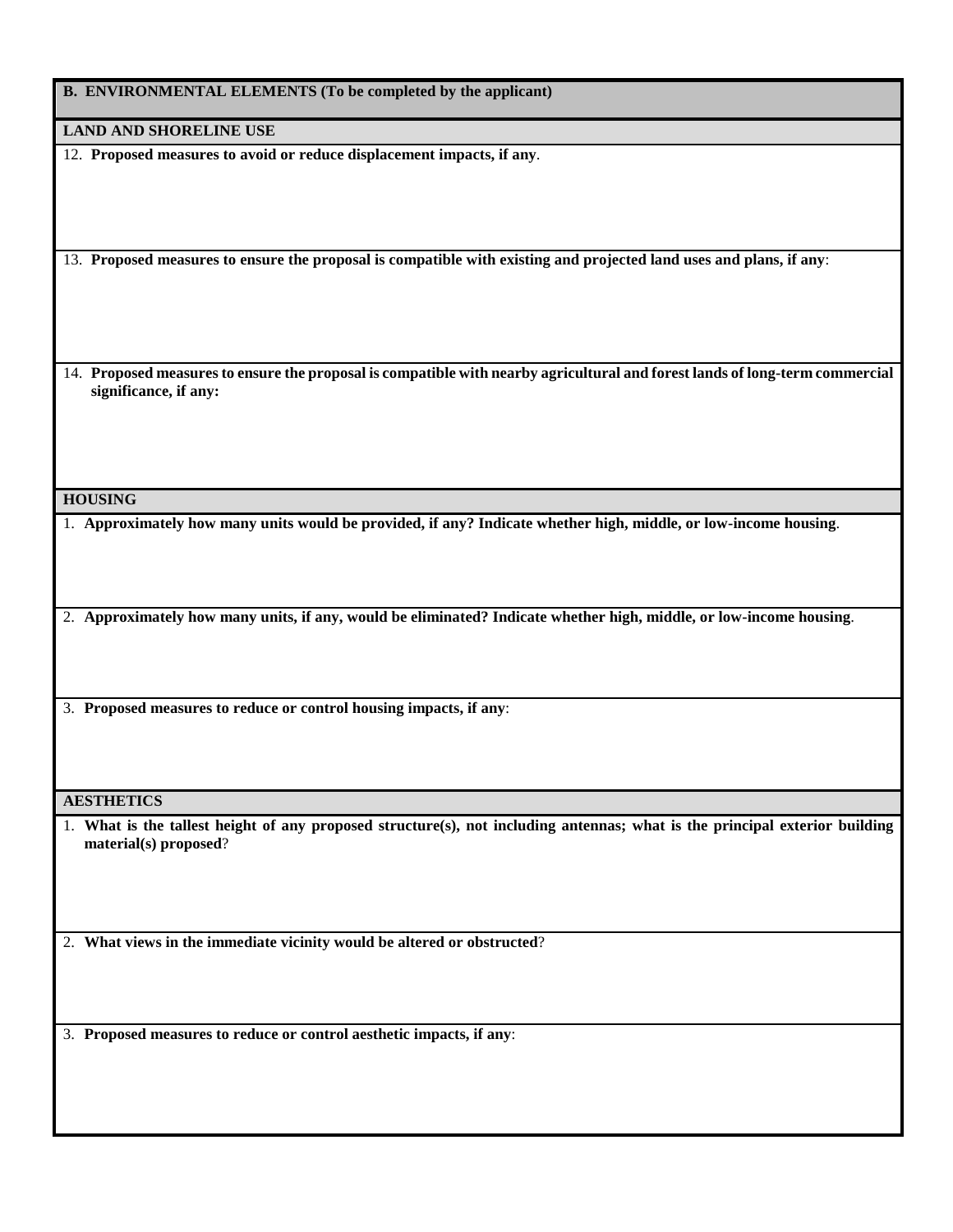**B. ENVIRONMENTAL ELEMENTS (To be completed by the applicant)**

**LIGHT AND GLARE**

1. **What type of light or glare will the proposal produce? What time of day would it mainly occur**?

2. **Could light or glare from the finished project be a safety hazard or interfere with views**?

3. **What existing off-site sources of light or glare may affect your proposal**?

4. **Proposed measures to reduce or control light and glare impacts, if any**:

**RECREATION**

1. **What designated and informal recreational opportunities are in the immediate vicinity**?

2. **Would the proposed project displace any existing recreational uses? If so, describe**.

3. **Proposed measures to reduce or control impacts on recreation, including recreation opportunities to be provided by the project or applicant, if any**:

#### **HISTORIC AND CULTURAL PRESERVATION**

1. **Are there any buildings, structures, or sites, located on or near the site that are over 45 years old listed in or eligible for listing in national, state, or local preservation registers located on or near the site? If so, specifically describe.**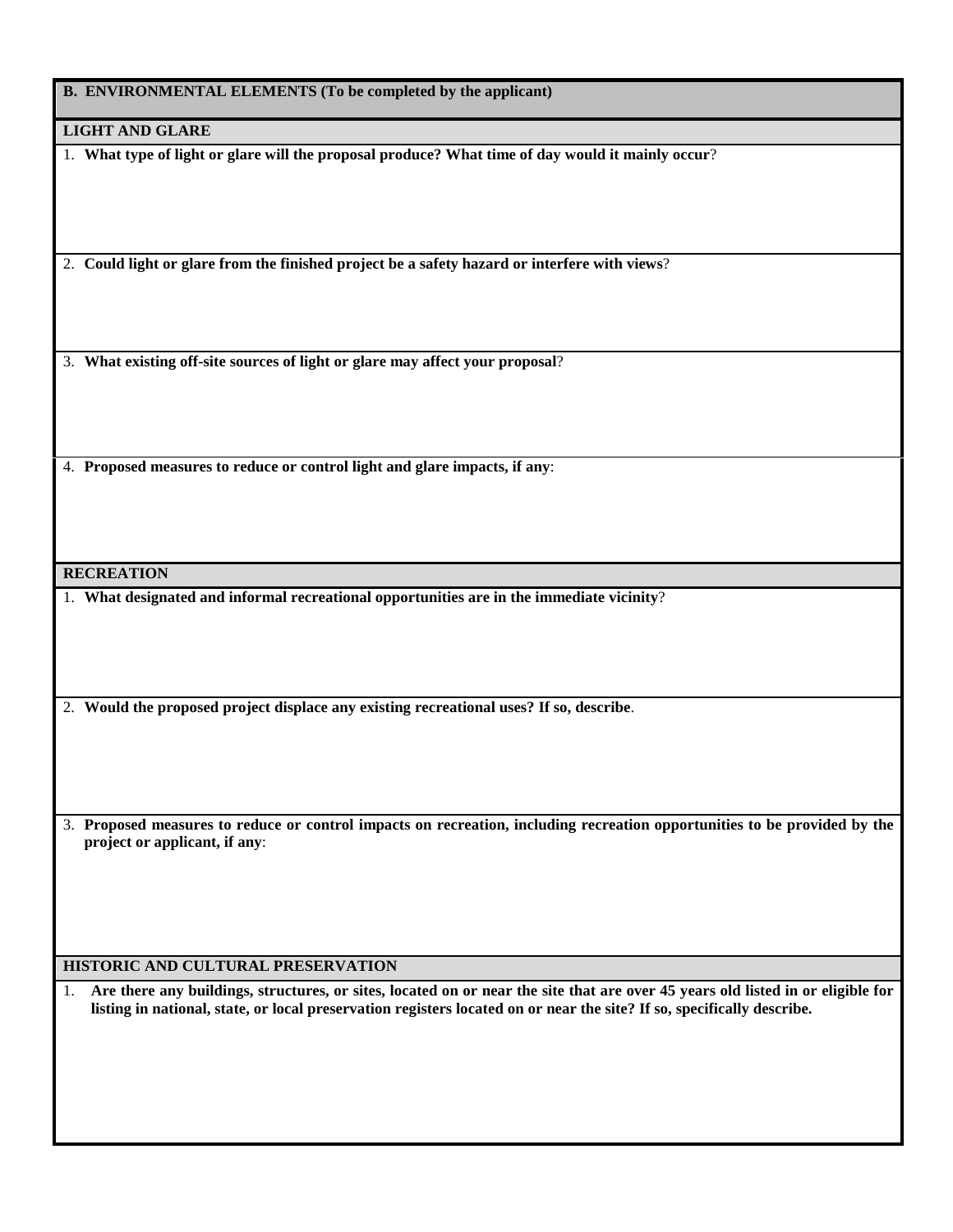| B. ENVIRONMENTAL ELEMENTS (To be completed by the applicant)                                                                                                                                                                                                                                                                                        |
|-----------------------------------------------------------------------------------------------------------------------------------------------------------------------------------------------------------------------------------------------------------------------------------------------------------------------------------------------------|
| HISTORIC AND CULTURAL PRESERVATION                                                                                                                                                                                                                                                                                                                  |
| Are there any landmarks, features, or other evidence of Indian or historic use or occupation? This may include human<br>2.<br>burials or old cemeteries. Are there any material evidence, artifacts, or areas of cultural importance on or near the site?<br>Please list any professional studies conducted at the site to identify such resources. |
| Proposed measures to avoid, minimize, or compensate for loss, changes to, and disturbance to resources. Please include<br>3.<br>plans for the above and any permits that may be required.                                                                                                                                                           |
| <b>TRANSPORTATION</b>                                                                                                                                                                                                                                                                                                                               |
| Identify public streets and highways serving the site or affected geographic area and describe proposed access to the<br>1.<br>existing street system. Show on site plans, if any.                                                                                                                                                                  |
| 2. Is the site or affected geographic area currently served by public transit? If so, generally describe. If not, what is the<br>approximate distance to the nearest transit stop?                                                                                                                                                                  |
| 3. How many parking spaces would the completed project or non-project proposal have? How many would the project or<br>proposal eliminate?                                                                                                                                                                                                           |
| 4. Will the proposal require any new or improvements to existing roads, streets, pedestrian bicycle or state transportation<br>facilities, not including driveways? If so, generally describe (indicate whether public or private).                                                                                                                 |
| 5. Will the project or proposal use (or occur in the immediate vicinity of) water, rail, or air transportation? If so, generally<br>describe.                                                                                                                                                                                                       |
| 6. How many vehicular trips per day would be generated by the completed project or proposal? If known, indicate when peak<br>volumes would occur and what percentage of the volume would be trucks (such as commercial and non-passenger vehicles).<br>What data or transportation models were used to make these estimates?                        |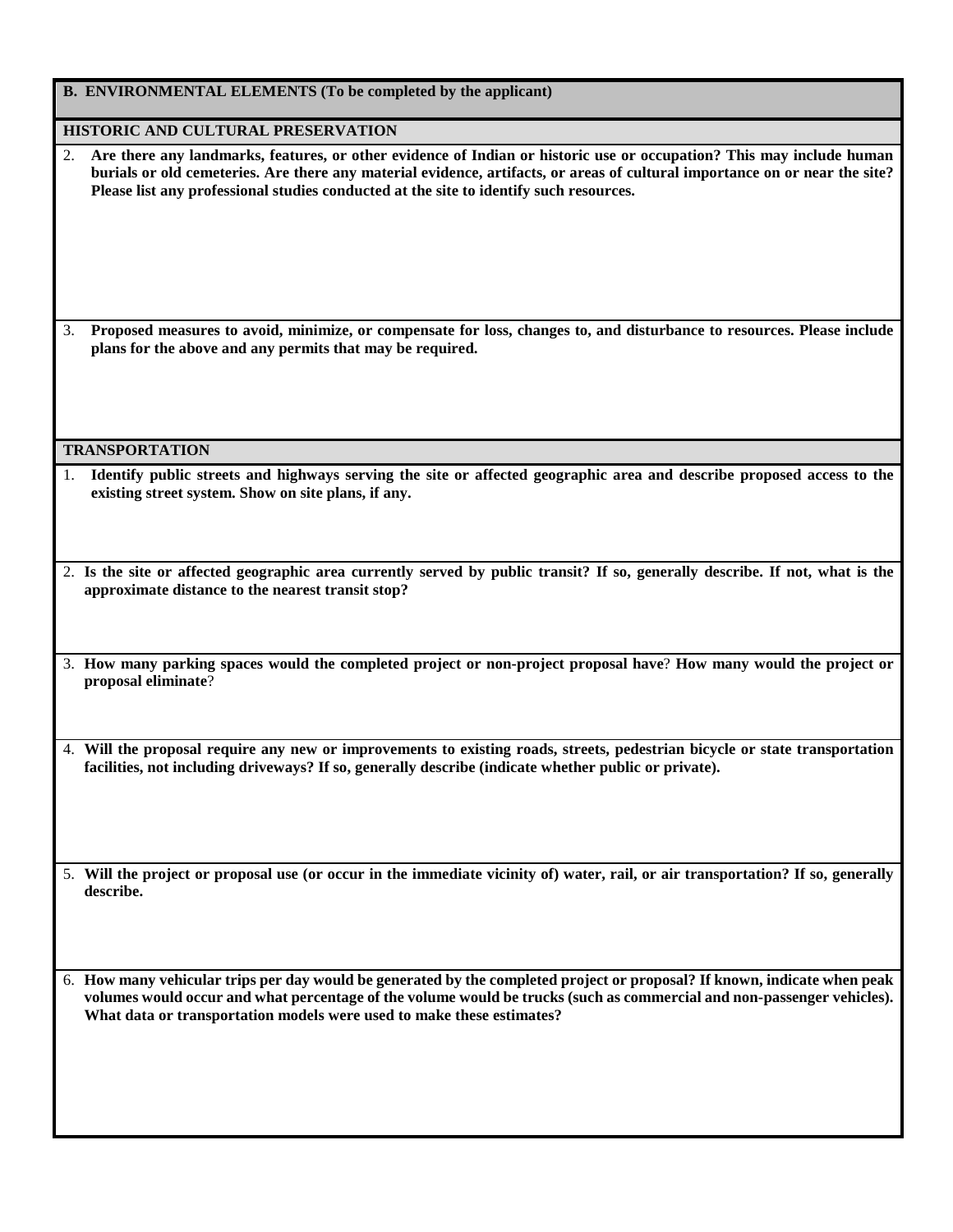| <b>B. ENVIRONMENTAL ELEMENTS (To be completed by the applicant)</b>                                                                                                                                        |
|------------------------------------------------------------------------------------------------------------------------------------------------------------------------------------------------------------|
| <b>TRANSPORTATION</b>                                                                                                                                                                                      |
| 7. Will the proposal interfere with, affect or be affected by the movement of agricultural and forest products on roads or<br>streets in the area? If so, generally describe:                              |
| 8. Proposed measures to reduce or control transportation impacts, if any:                                                                                                                                  |
| <b>PUBLIC SERVICES</b>                                                                                                                                                                                     |
| 1. Would the project result in an increased need for public services (for example: fire protection, police protection, public<br>transit, health care, schools, other)? If so, generally describe:         |
| 2. Proposed measures to reduce or control direct impacts on public services, if any.                                                                                                                       |
|                                                                                                                                                                                                            |
| <b>UTILITIES</b>                                                                                                                                                                                           |
| 1. Check $(\checkmark)$ utilities currently available at the site:                                                                                                                                         |
| $\Box$ electricity $\Box$ natural gas $\Box$ water $\Box$ refuse service $\Box$ telephone                                                                                                                  |
| $\Box$ sanitary sewer $\Box$ septic system $\Box$ other                                                                                                                                                    |
| 2. Describe the utilities that are proposed for the project, the utility providing the service, and the general construction<br>activities on the site or in the immediate vicinity which might be needed. |
| C. SIGNATURE (To be completed by the applicant.)                                                                                                                                                           |
| The above answers are true and complete to the best of my knowledge. I understand that the lead agency is relying on them<br>to make its decision.                                                         |
| <b>Date Submitted</b><br><b>Property Owner or Agent Signature</b>                                                                                                                                          |
| Name of Signee<br><b>Position and Agency/Organization</b>                                                                                                                                                  |
| PLEASE COMPLETE SECTION "D" ON THE NEXT PAGES<br>IF THERE IS NO PROJECT RELATED TO THIS ENVIRONMENTAL REVIEW                                                                                               |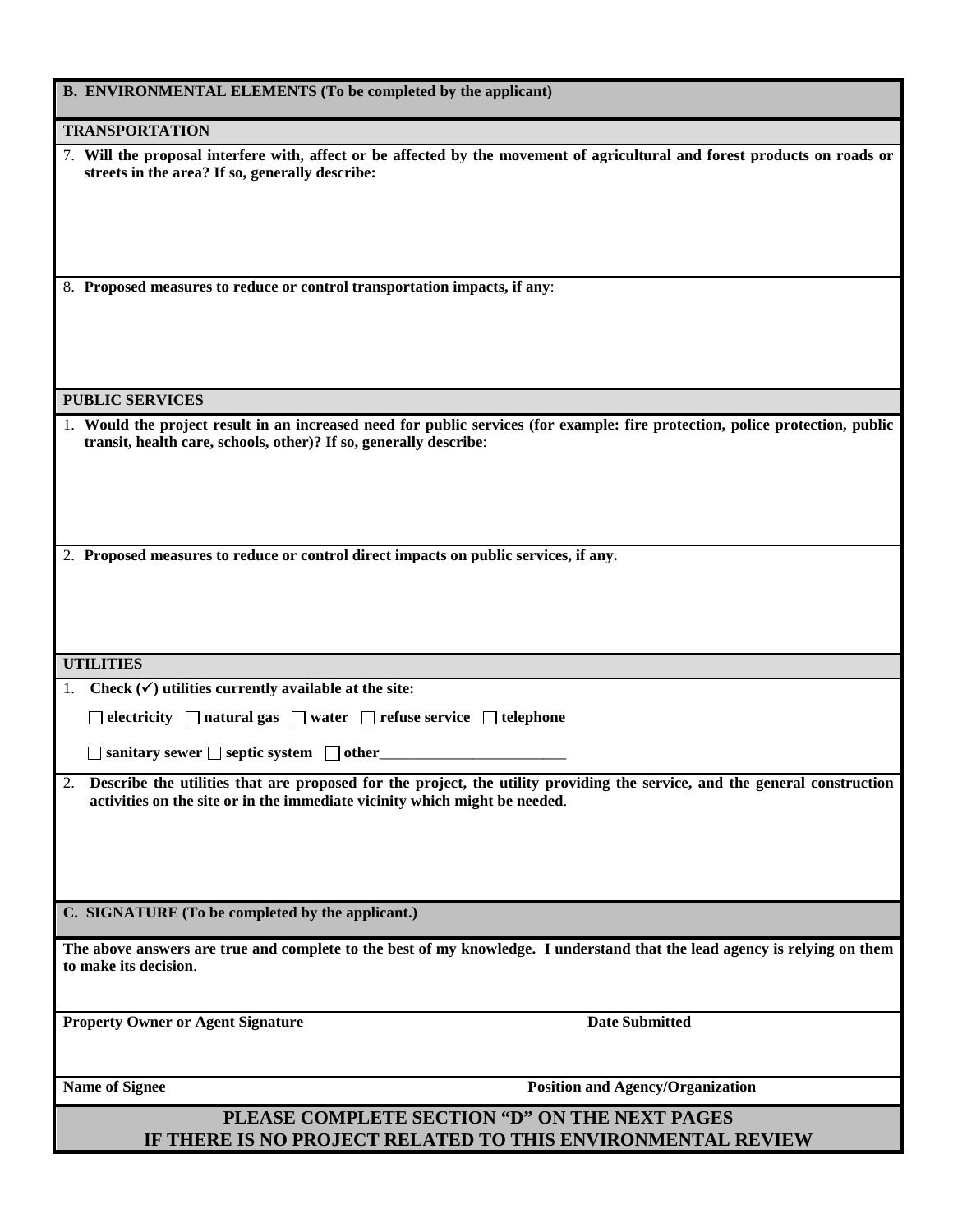| D. SUPPLEMENTAL SECTION FOR NONPROJECT ACTIONS ONLY (to be completed by the applicant)                                                                                                                                                                                                                                                                                                                                                           |  |  |
|--------------------------------------------------------------------------------------------------------------------------------------------------------------------------------------------------------------------------------------------------------------------------------------------------------------------------------------------------------------------------------------------------------------------------------------------------|--|--|
| Because these questions are very general, it may be helpful to read them in conjunction with the list of the elements of the<br>environment. When answering these questions, be aware of the extent the proposal, or the types of activities that would likely<br>result from the proposal, would affect the item at a greater intensity or at a faster rate than if the proposal were not implemented.<br>Respond briefly and in general terms. |  |  |
| How would the proposal be likely to increase discharge to water; emissions to air; production, storage, or release of toxic<br>or hazardous substances; or production of noise?                                                                                                                                                                                                                                                                  |  |  |
| Proposed measures to avoid or reduce such increases are:                                                                                                                                                                                                                                                                                                                                                                                         |  |  |
| How would the proposal be likely to affect plants, animals, fish, or marine life?<br>2.                                                                                                                                                                                                                                                                                                                                                          |  |  |
| Proposed measures to protect or conserve plants, animals, fish, or marine life are:                                                                                                                                                                                                                                                                                                                                                              |  |  |
| How would the proposal be likely to deplete energy or natural resources?<br><b>3.</b>                                                                                                                                                                                                                                                                                                                                                            |  |  |
| Proposed measures to protect or conserve energy and natural resources are:                                                                                                                                                                                                                                                                                                                                                                       |  |  |
| How would the proposal be likely to use or affect environmentally sensitive areas or areas designated (or eligible or under<br>4.<br>study) for governmental protection; such as parks, wilderness, wild and scenic rivers, threatened or endangered species<br>habitat, historic or cultural sites, wetlands, floodplains, or prime farmlands?                                                                                                  |  |  |
| Proposed measures to protect such resources or to avoid or reduce impacts are:                                                                                                                                                                                                                                                                                                                                                                   |  |  |
|                                                                                                                                                                                                                                                                                                                                                                                                                                                  |  |  |